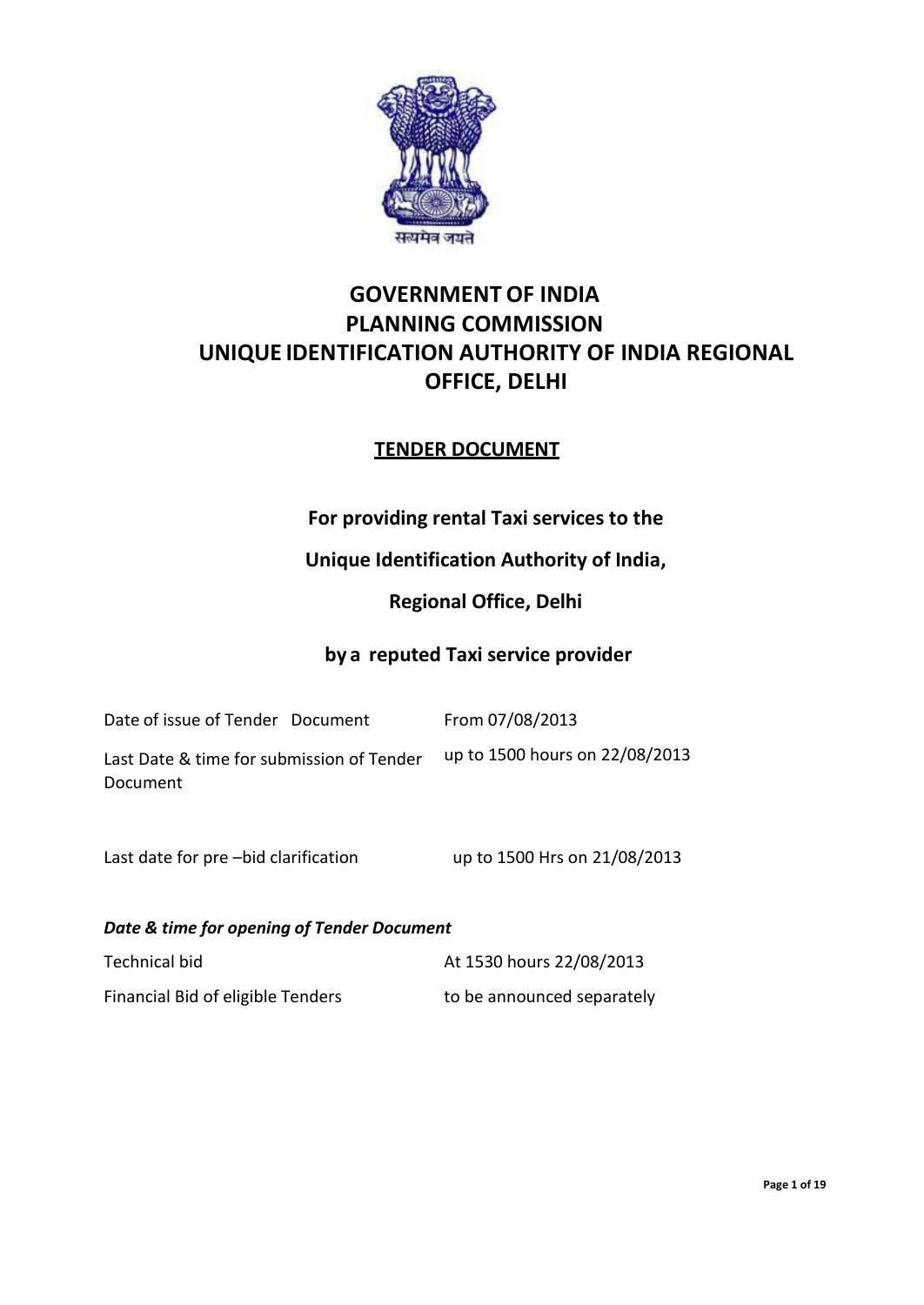# **CONTENTS OF TENDER DOCUMENT**

| SI. No.        | <b>Description of contents</b>                                  |  |  |  |
|----------------|-----------------------------------------------------------------|--|--|--|
| $\mathbf{1}$ . | <b>Tender Notice</b>                                            |  |  |  |
| 2.             | A. Scope of work and<br>general instructions<br>for<br>tenderer |  |  |  |
| 3.             | B. Technical qualification criteria                             |  |  |  |
| 4.             | C. Criteria for evaluation of tender                            |  |  |  |
| 5.             | D. Proforma for Technical Bid                                   |  |  |  |
| 6.             | E. Proforma for Financial Bid                                   |  |  |  |
| 7.             | <b>F. Terms and Conditions</b>                                  |  |  |  |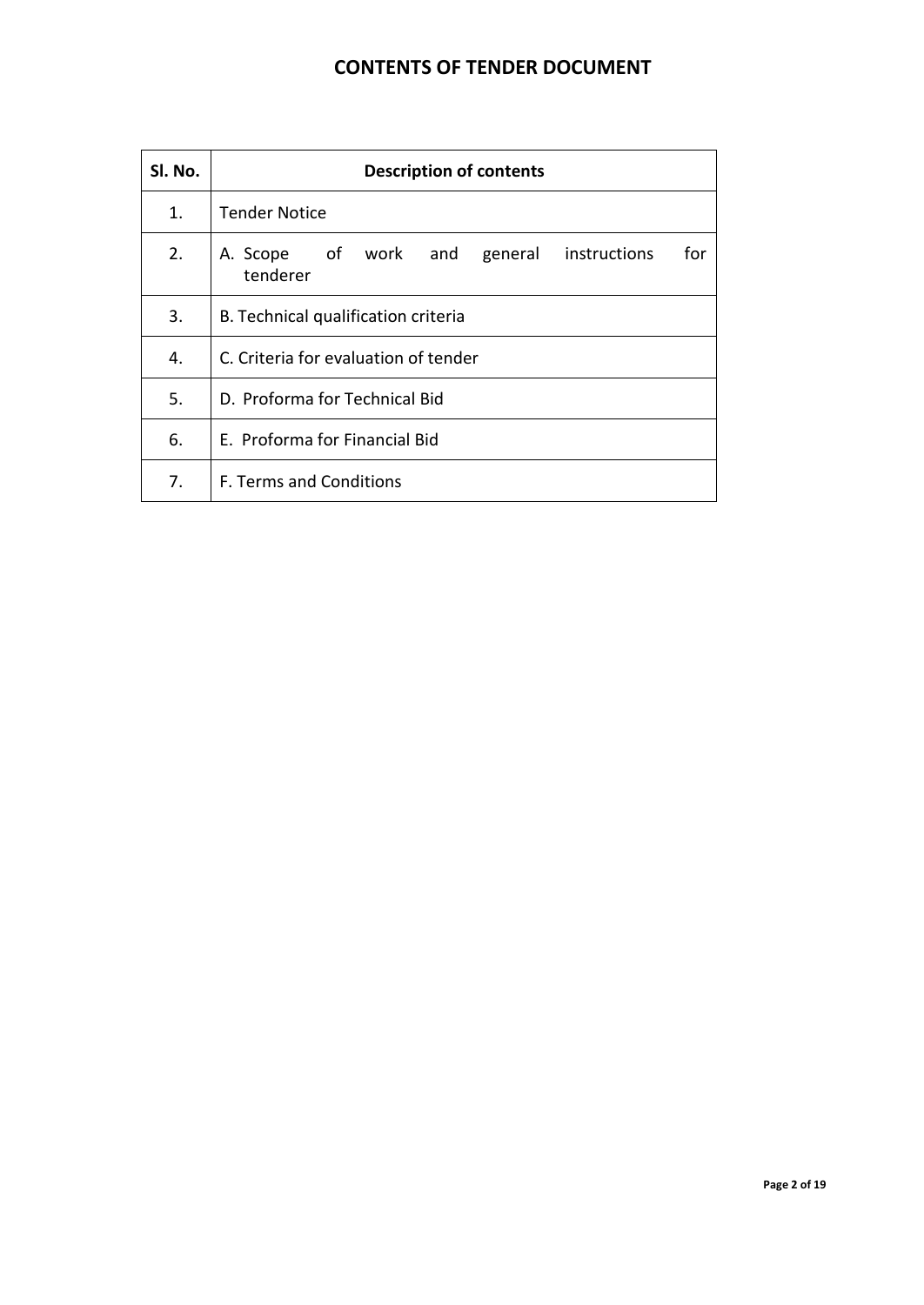# No. File No.D-11018/07/2010/Adm/UIDAI (RO-Delhi)/ Vehicle Hiring/2011 Government of India Planning Commission Unique Identification Authority of India Regional Office, Delhi

Room No 28, Hotel Janpath Janpath, New Delhi 110001 07 August 2013

### **TENDER NOTICE**

- 1. Sealed tenders are invited under **Two Bid System** i.e. (**Part-I Technical Bid and Part-II Financial Bid**) from reputed, experienced and financially sound Taxi service providers to provide rental taxies to UIDAI, Regional Office, Delhi at Delhi (hereafter referred to RO Delhi). The contract shall commence from the date of signing of agreement. The contract will be initially for a period of one year, which may be extended further for a period of one year depending upon the requirement of RO Delhi. The quantum of requirement of vehicles may increase or decrease during the period of contract.
- 2. **The tender document can be dow nl oaded from the UIDAI website www.uidai.gov.in**. **The cost of tender document is Rs. 100/- payable through Demand draft/ Pay Order drawn in favour of Pay and Accounts Officer, UIDAI should be submitted to the Administration section before the closing date or at the time of submission of tender failing which the tender shall be rejected summarily.**
- 3. The interested Agency may put the tender document complete in all respects along with **Earnest Money Deposit (EMD) of Rs. 15,000** (Rupee Fifteen Thousand only) refundable without interest**,** in the form of demand draft / Pay Order drawn in favour of **Pay and Accounts Officer, UIDAI** up **to 15.00 hours on 22/08/2013** in the tender box kept at the **RO, Delhi's new premises at Ground Floor, Pragati Maidan Metro Station, New Delhi** . The tenders will not be accepted beyond the stipulated date and time under any circumstances what so ever**.**
- 4. **The Technical bid shall be opened on 22/08/2013 at 15.30 hours** at the same address as mentioned in 3 above in the presence of the representative of firms who choose to be present. At the first instance the technical bids shall be analyzed by a technical committee constituted for the purpose. At the second stage financial bids of only technically acceptable offers shall be opened for which the date will be intimated separately.
- 5. The RO, DELHI reserves the right to cancel the tender at any time or amend / withdraw any of the terms and conditions contained in the Tender Document without assigning any reason, thereof.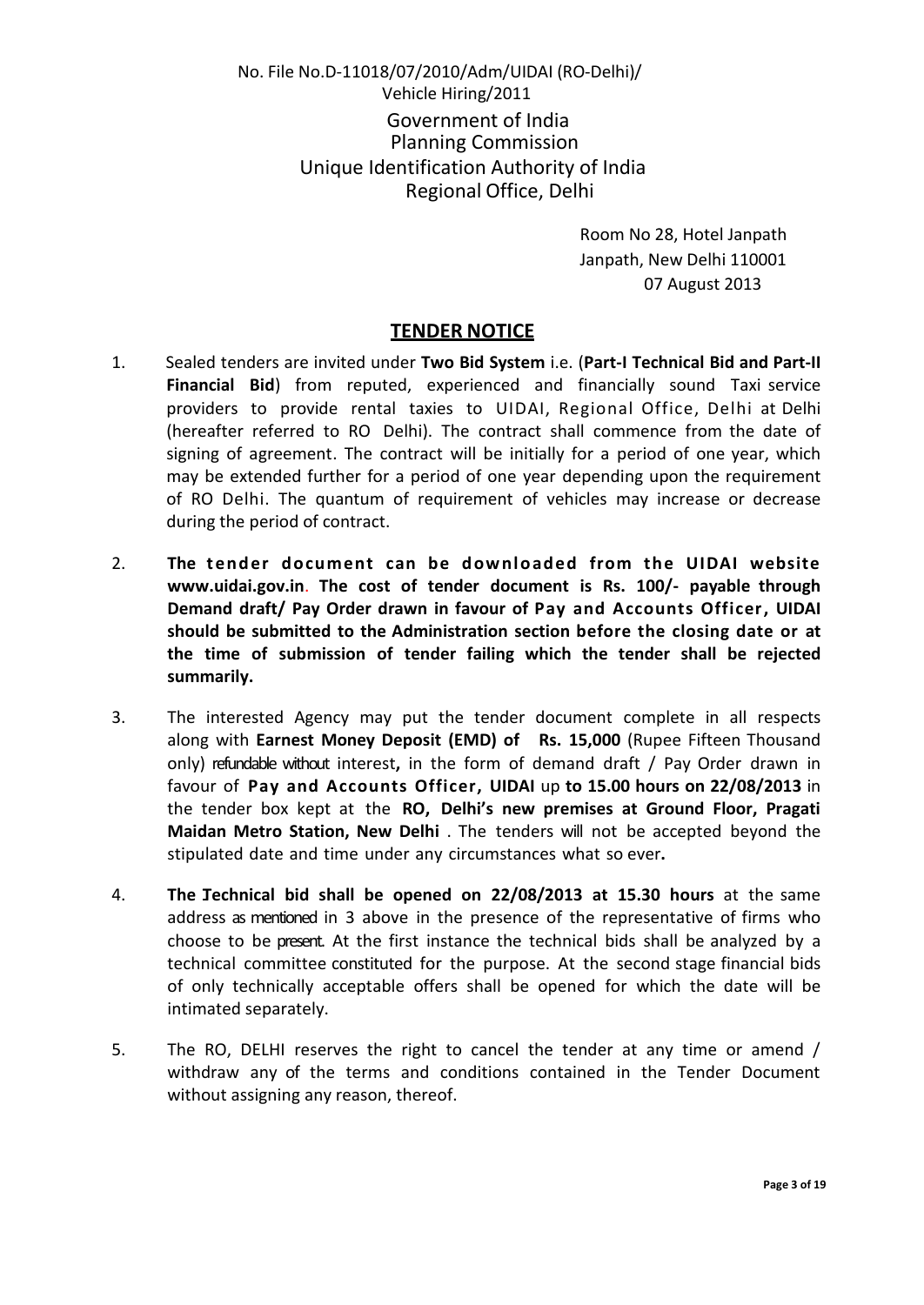### **A. SCOPE OF WORK AND GENERAL INSTRUCTIONS FOR TENDERERS**

- 1. RO, Delhi requires the services of reputed well established and financially sound taxi service provider Company/Firm/ Agency (hereinafter referred to as Agency) to provide rental commercial taxi services for its Office at Delhi.
- 2. The contract will be initially for a period of one year and shall commence from the date of signing of the agreement. The contract may be extended for a further period of one year depending upon the requirement of RO, Delhi. RO, Delhi however, reserves right to terminate/curtail the contract at any time after giving one week's notice to the selected service providing Agency without assigning any reason.
- **3.** The interested Agency may put the tender document complete in all respects along with **Earnest Money Deposit (EMD) of Rs. 15,000** (Rupees Fifteen Thousand only) with **Technical bid up to 1500 hours on 22/08/2013** in the Tender Box kept **at the RO, Delhi's new premises at Ground Floor, Pragati Maidan, Metro Station, New Delhi**. Technical Bid without Earnest Money Deposit (EMD) shall be rejected summarily.
- 4. The tender shall be accepted under **Two Bid System**. The interested agencies are advised to submit two separate sealed envelopes super scribing **"Technical Bid for Providing Taxi services to UIDAI, Regional Office, Delhi"** and **"Financial Bid for Providing Taxi Services to UIDAI, Regional Office, Delhi".** Both sealed envelopes should be kept in a third bigger sealed envelope super scribing **"Tender for Providing Taxi Services to UIDAI, Regional Office, Delhi".**
- 5.The bids shall be valid for a period of one year from the date of opening of the tenders.
- 6. The successful bidder will have to deposit **Performance Security Deposit of 5% of total contract value** in the form of Account Payee Demand Draft/ Fixed Deposit Receipt/ Banker's Cheque or Bank Guarantee from any of the public sector banks or a private sector bank authorized to conduct government business. In case of Fixed Deposit Receipt (FDR), it should be made in the name of the Agency but hypothecated to **the Pay and Accounts Officer, UIDAI**  covering the period of contract. The performance security should remain valid for a period of sixty days beyond the date of completion of all contractual obligations by the firms. In case, the contract is further extended beyond the initial period, the performance security will have to be accordingly renewed by the Agency.
- 7. The tendering Agency are required to enclose duly self-attested photocopies of the following documents along with the Technical Bid, **failing which their bids shall be summarily/out rightly rejected and will not be considered any further**
	- a. Registration Certificate as tour/taxi service operator.
	- b. Copy of PAN card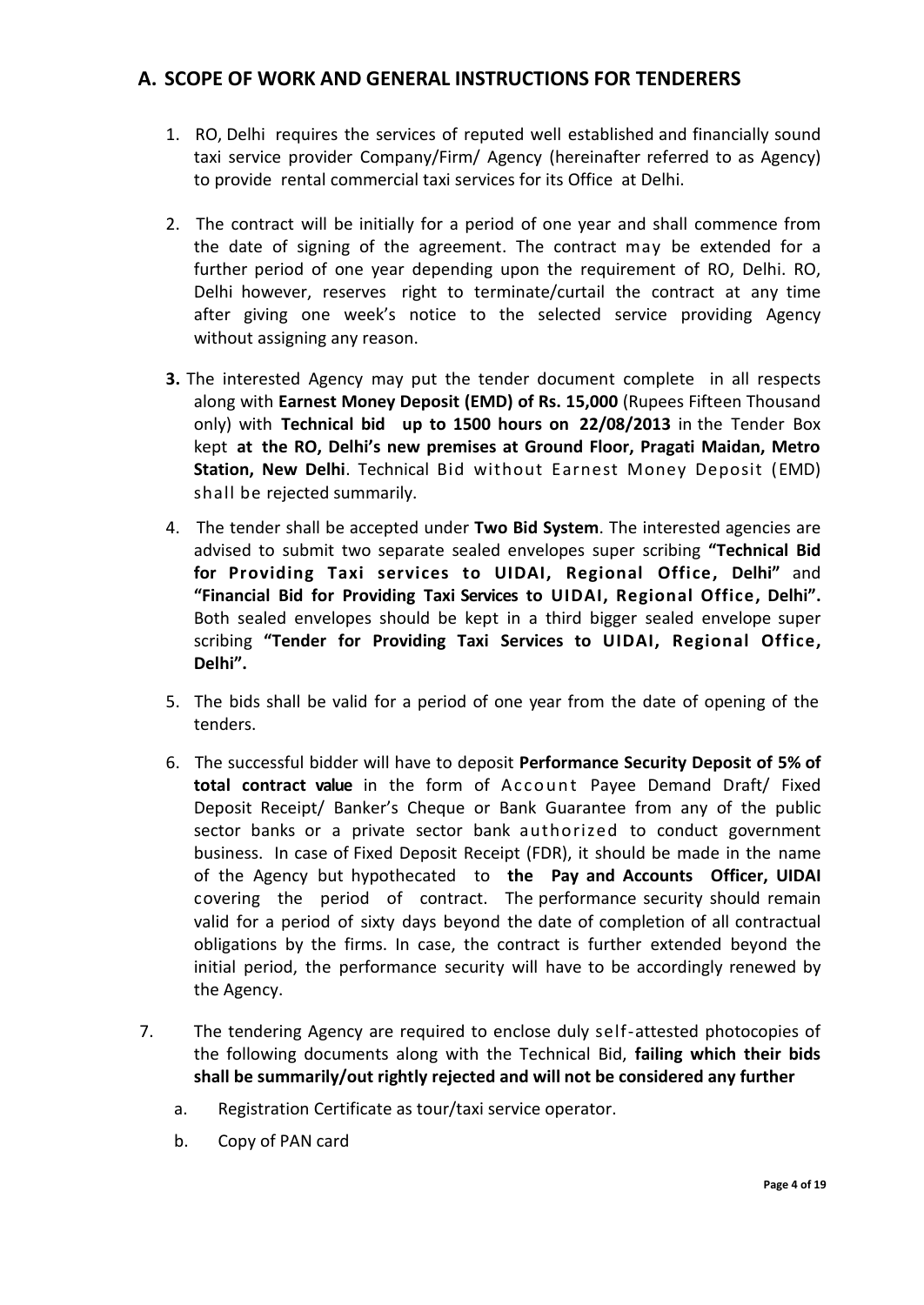- c. Copy of the Service Tax registration certificate is desirable. In case of nonavailability of service Tax registration, the firm has to ensure that it shall be getting registered in accordance with Service Tax Act.
- d. Copies of contract awarded by the Central Government / State Government / PSUs/ Bank/ reputed private firms during previous years in case where such contracts have been awarded.

### **8. Conditional bids shall not be considered and will be rejected outright.**

- 9. All entries in the tender form should be legible and filled clearly. If the space for furnishing information is in sufficient, a separate sheet duly signed by t h e authorized signatory may be attached. **No overwriting or cutting is permitted in the Financial Bid Form. In no case should there be any change in the format of the financial bid. In such cases, the tender shall be summarily rejected.** However, the cuttings, if any, in the Technical Bid Application must be attested by the person authorized to sign the tender bids.
- 10. In case of partnership firms, a copy of the partnership agreement, or general power of attorney duly attested by a Notary Public, should be furnished on stamped paper duly sworn or affirmed by all the partners admitting execution of the partnership agreement or the general power of attorney. The self-attested copy of the certificate of registration of firm should also be enclosed along with the tender.
- 11. In the case of partnership firms, where no authority to refer disputes concerning the business of partnership firm has been conferred on any parties the tender and all other related documents must be signed by all partners of the firm.
- 12. Each page of the tender should be signed by the tenderer or by his authorized signatories with seal of the agency.
- 13. The Technical bid shall be opened on the scheduled date and time (At 15.30 on 22/08/2013), at the RO, Delhi's new premises at Ground Floor, Pragati Maidan, Metro Station, New Delhi**,** in the presence of the representatives of the Agency, if any, who wish to be present at the time of opening the tender.
- 14. The Financial Bid of only those tenderers will be **opened who will qualify pre- bid technical qualification and the date of the same may be intimated separately.**
- 15. The RO, Delhi reserves the right to cancel any or all bids without assigning any reason.
- 16. The successful tenderer will be informed of the acceptance of their tender by registered post.
- 17. Any query can also be had during office hours from, SO, (Administration) over phone No. 23747147.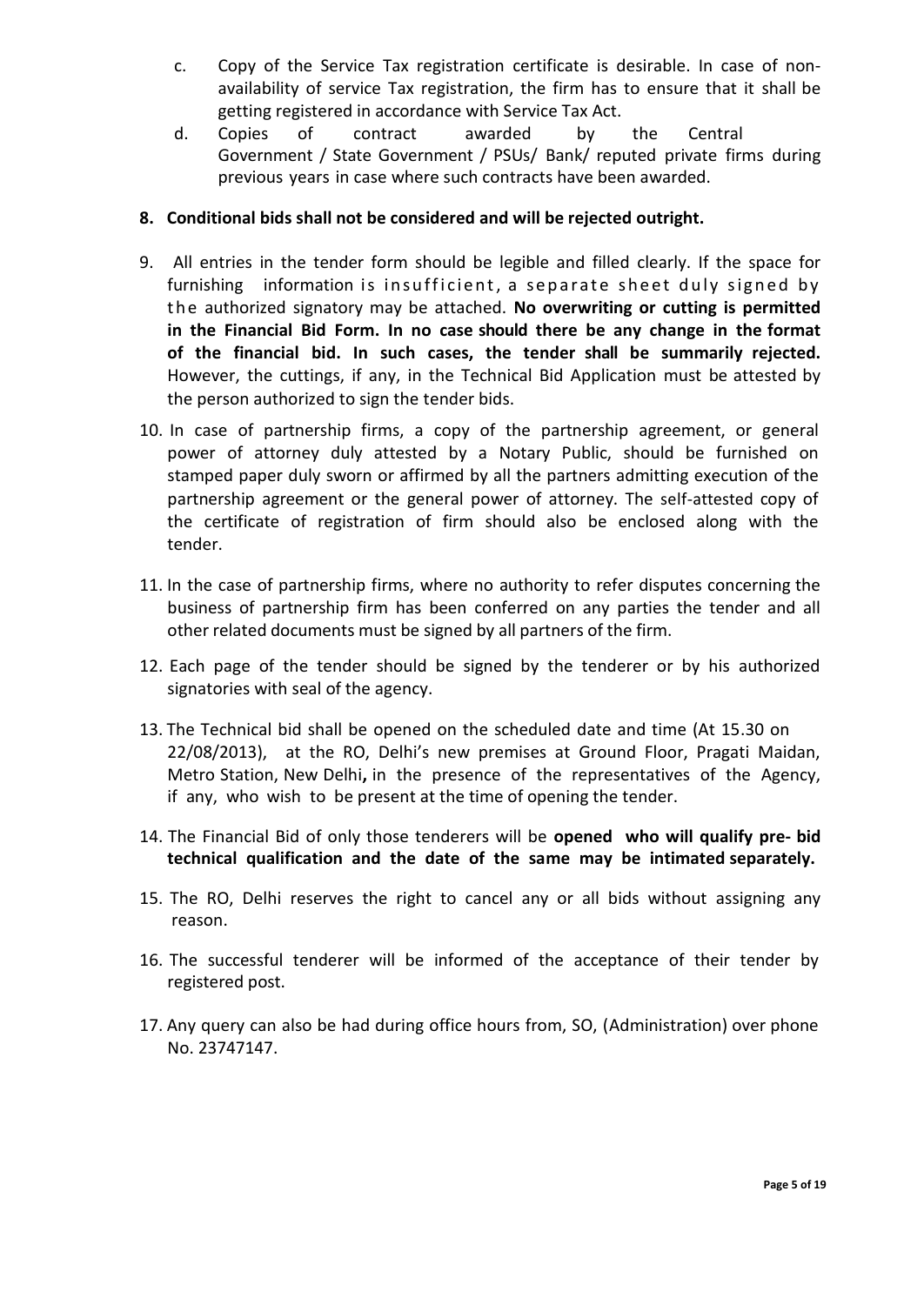# **B.TECHNICAL BID QUALIFICATION CRITERIA**

The tendering Agency must fulfill the following technical specifications/ parameters in order to be eligible for technical evaluation of the bid described in detail in Section D & E:

- A. The Registered Office of the Agency should be located in Delhi. Selfattested copy of the registration certificate of office in Delhi shall be enclosed.
- B. In case of partnership firms**, a copy of the partnership agreement**, or general power of Attorney duly attested by a Notary Public, should be furnished on stamped paper duly sworn or affirmed by all the partners admitting execution of the partnership agreement or the general power of attorney. The self-attested copy of the certificate of registration of firm should also be enclosed along with the tender.
- C**.** The Agency which has **experience** in supplying taxies to reputed private companies/Public Sector Companies/Banks /Central and State Government Departments shall be preferred. In such cases, as proof **of contracts relating to supplying of taxi services to Central Government/State Governments/ PSUs/Bank/reputed private firms during previous years, if available, selfattested copies of the work order must be enclosed.**
- D. The Agency should have its own Bank Account. **Bank account details alongwith one cancelled cheque must be enclosed.**
- E. Self attested **copy of the PAN card** shall be attached with the Bid document.
- F. The Agency (not individual) **registered with Service Tax departments shall be preferred**. In such cases, self-attested copy of the registration shall be attached with the Bid document OR in case of non-availability of service tax registration, the firm has to ensure that it shall get registered in accordance with Service Tax Act.
- G. The Agency must have a its own or have on lease, sufficient number of vehicles (like Maruti Van or similar, Indica or similar, Indigo or swift Dzire/Toyata Innova/Mahindra Bolero)of model not older than three years as on tender opening date. Vehicles should be registered as Commercial Vehicles in Delhi.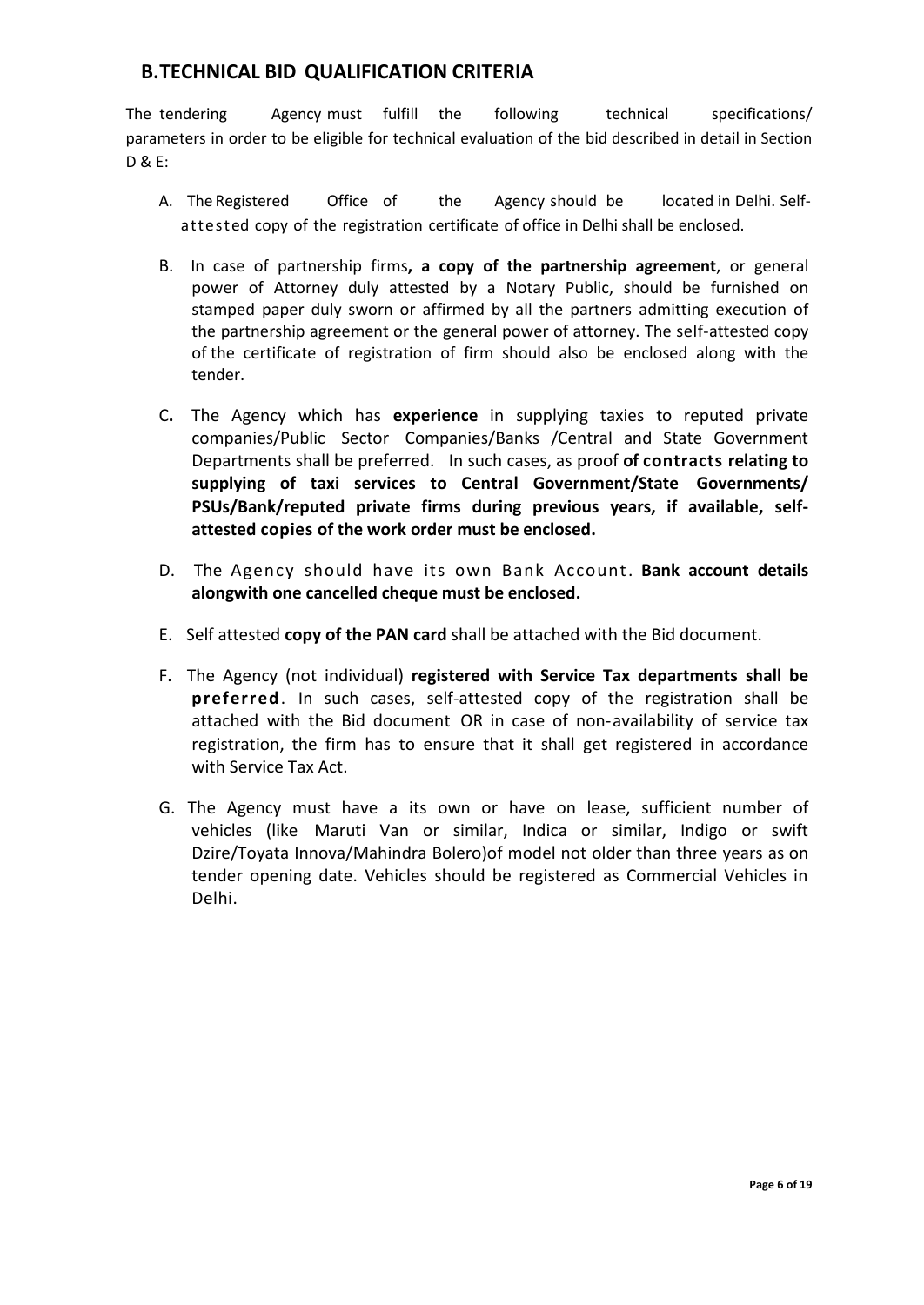# **C. CRITERIA FOR EVALUATION OF TENDER**

## **1. Technical bid evaluation** :

The evaluation of Technical bid will be done on the parameters listed in the technical bid form. Parameters at Sl No. 1 to 13 (tabulated in Section D) are essential in order to be eligible as already stated in Section B and only that Agency who meet the requirements and provide documentary proof of the same will be considered for financial evaluation.

# **2. Financial Bid Evaluation**

In order to have a single rate index for evaluating and comparing the Tenders for different categories of vehicles, RO, Delhi has assigned weightage to each category (including to the rates quoted for extra hours or extra kilometer) on the basis of the estimation of the share of the vehicles required in each category and other parameters.

Accordingly following formula will be used to arrive at a single figure:

### **Stage –I : Consolidated Index for one Category**

Firstly, for each category, the Average Daily Rate will be arrived at by the following formula.

Avg. Daily Rate  ${D} = [Daily Rate for 12 Hrs 8, 50 Kms]<sup>*</sup>0.90 + [rate for each$ Extra Km beyond 50 Km]\* [0.05] + [Rate for extra Hours beyond 12 Hrs.]\*0.05] An

**Example** will clarify the working of this formula :

Example : If daily rate quoted for a category is Rs. 1000 [for 12 hrs and 50 Kms], the per Km rate for extra km is Rs. 10 and per extra Hrs. (beyond 12 Hrs] is quoted as Rs. 40 then the average daily rate for that category will be :

1000\*0.90+10\*0.05+40\*0.05=900+.5+2 = 902.50

Similarly **Average Monthly Rate** will be calculated as :

Avg. Monthly Rate [M] = [Monthly Rate for 1500 Km and 25 days]\*[0.96]+[Rate per Extra hour beyond 300hrs]\*[0.038]+[Rate for Extra Km beyond 1500Km]\*[0.002].

An **Example** will clarify the working of this formula :

Example : If the monthly rates quoted for a category is Rs. 20000, extra per hour beyond 300 Hrs is Rs. 40/Hrs and extra per Km beyond 1500 Km is Rs 6 per Km then the average Monthly rate for that category will be :

20000\*0.96+40\*0.038+6\*0.002=19200+1.52+0.012=19201.53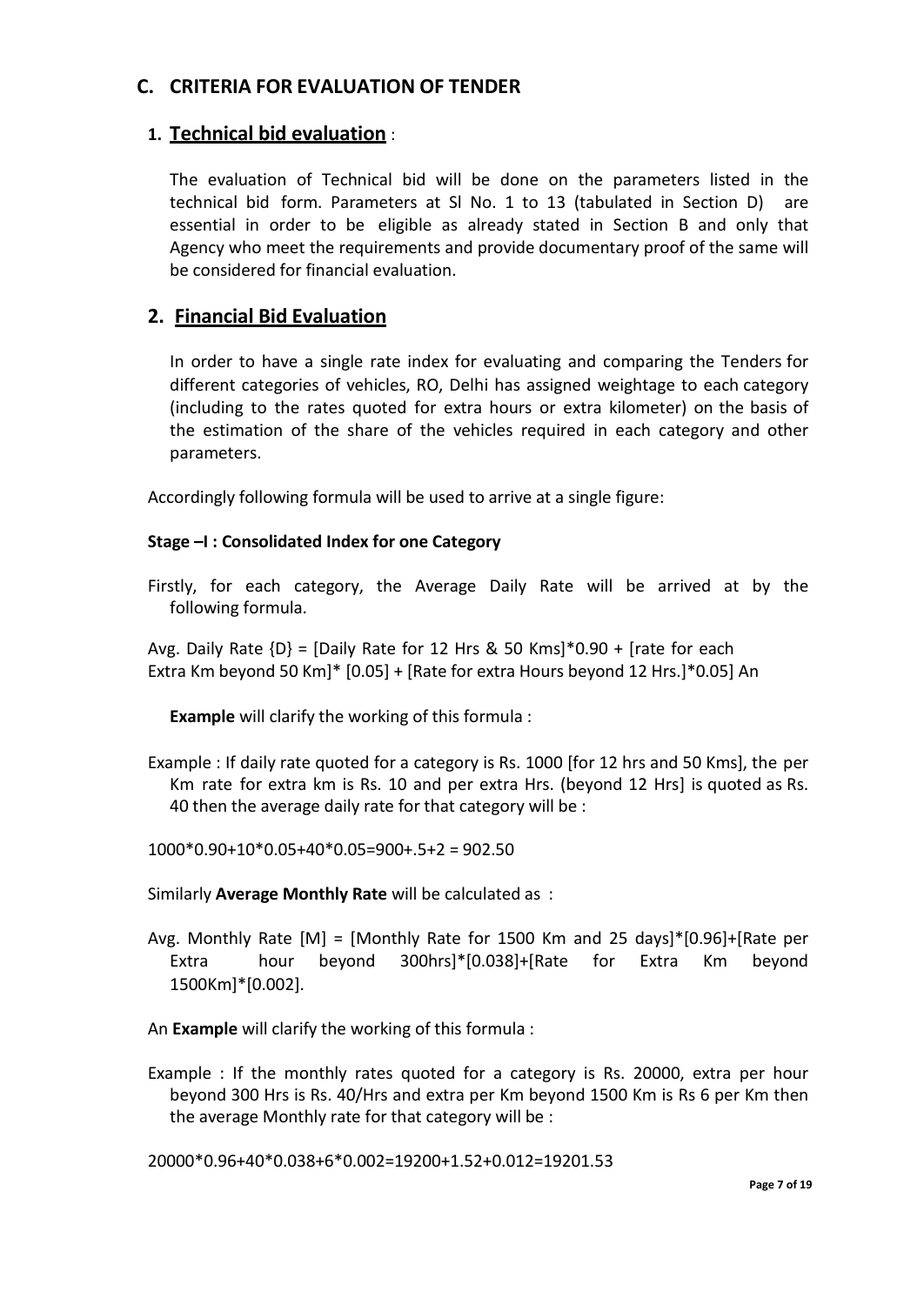### **2.1 Stage-II: Over-all Consolidated Rate Index**

At this stage the average rates for each category and both options (monthly or daily) shall be used to compute the aggregate index for all categories and options. The formula for this one will be as below:

Over-all Consolidated Rate Index =  $[M_1*(0.10) + M_2*(0.80) +$  $M_3*(0.10))]*(0.90) + [D1*(0.15) + D_2*(0.40) + D_3*(0.40) + D_4*(0.05)]*(0.10)$ 

Where

 $M_1$  = Average Monthly Rate for Category 1

- $M<sub>2</sub>=$  Average Monthly Rate for Category 2, M<sub>3</sub> = Average Monthly Rate for Category 3, And
- $D_1$  = Average Daily Rate for Category 1
- $D_2$  = Average Daily Rate for Category 2,  $D_3$  = Average Daily Rate for Category 3,  $D_4$  = Average daily rate for Category 4

### **And \* is used as the symbol for multiplication.**

Example is given below to clarify the working of this formula:

Suppose the Average Monthly Rates for each category (Category 1, 2 and 3) are Rs. 18,000, 20,000, 25000 respectively and the average daily rates arrived at in stage I for three categories (1, 2, 3 and 4) are Rs. 800, 1000, 1500 and 1800 respectively. Then the Over-all Consolidated Rate Index will be:

=[18000\*.10+20000\*.80+25000\*.10]\*.90+[800\*.15+1000\*.40+1500\*.40+1800\*.05]\*0.1

- = [1800+16000+2500]\*.90+ [120+400+600+90]\*0.1
- = [20300]\*.90+ [1210]\*0.1
- $= 18270 + 121 = 18391$
- 2.2. Overall consolidated Rate Index as calculated in section 2.1 above will be used for financial evaluation of tender.
- 2.3 The contract shall commence from the date of signing of contract. Initially the contract will be for a period of one year. If the performance/service is found satisfactory the contract may be extended for a further period of one year depending on requirement of RO, Delhi at same rate, terms and condition. The contract so awarded can be terminated by RO, Delhi at any time without notice or conveying any reasons thereof.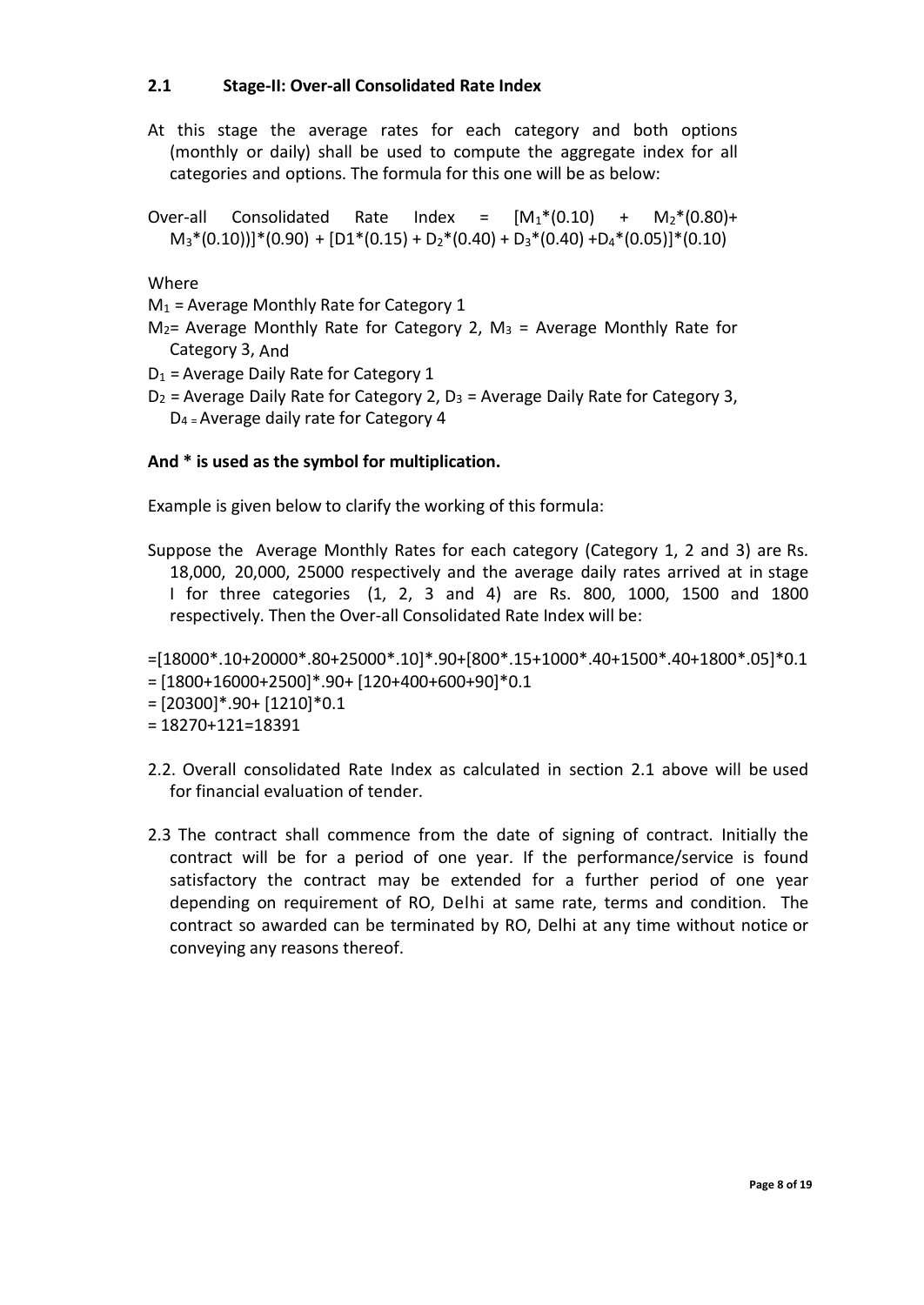# **D. PROFORMA FOR TECHNICAL BID**

| SI No.         | <b>Criteria</b>                                                                                                                                                                                                                                                                                                                                                     | To be filled by the Bidder |
|----------------|---------------------------------------------------------------------------------------------------------------------------------------------------------------------------------------------------------------------------------------------------------------------------------------------------------------------------------------------------------------------|----------------------------|
| 1              | <b>Name of Agency</b>                                                                                                                                                                                                                                                                                                                                               |                            |
| $\overline{2}$ | Nature of the concern:                                                                                                                                                                                                                                                                                                                                              |                            |
|                | (i.e. Sole Proprietor or Partnership firm or a<br>Company or a Government Department or a<br><b>Public Sector Organization)</b>                                                                                                                                                                                                                                     |                            |
| 3              | <b>Full Address of Reg. Office</b>                                                                                                                                                                                                                                                                                                                                  |                            |
|                | Telephone No.<br>FAX No.<br><b>E-Mail Address</b>                                                                                                                                                                                                                                                                                                                   |                            |
| 4              | <b>Full address of Operating/Branch Office</b>                                                                                                                                                                                                                                                                                                                      |                            |
|                | Telephone No.                                                                                                                                                                                                                                                                                                                                                       |                            |
|                | FAX No.                                                                                                                                                                                                                                                                                                                                                             |                            |
|                | <b>E-Mail Address</b>                                                                                                                                                                                                                                                                                                                                               |                            |
| 5              | Bank Account details of the Agency / firm<br>and one cancelled cheque                                                                                                                                                                                                                                                                                               |                            |
| 6              | Registration No. of the Agency /firm<br>(Attach self-attested copy of the<br><b>Registration)</b>                                                                                                                                                                                                                                                                   |                            |
| 7              | PAN <sub>No</sub><br>(Attach self-attested copy of the<br><b>Registration)</b>                                                                                                                                                                                                                                                                                      |                            |
| 8              | Service Tax Registration No.<br>self-attested copy of<br>(Attach<br>Registration. If not registered, give an<br>undertaking that the firm will get itself<br>duly registered and will submit proof of<br>application within fifteen days of<br>such<br>signing of contract, failing which the<br>contract may be terminated by RO, Delhi at<br>the cost of Agency.) |                            |
| 9              | Details of major contracts handled in<br>previous years.<br>(Attach in Annexure -A)                                                                                                                                                                                                                                                                                 |                            |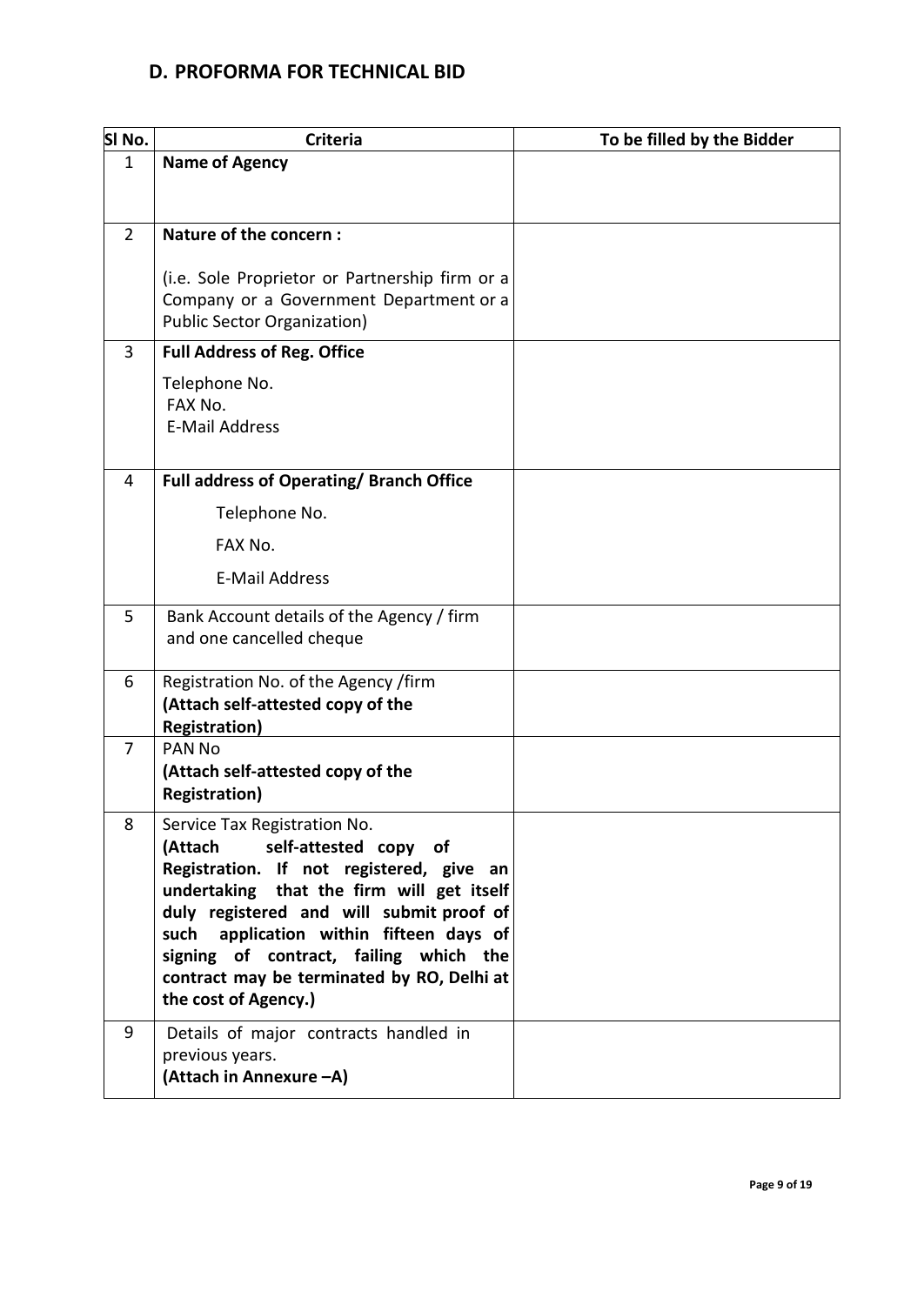| SI No. | <b>Criteria</b>                             | To be filled by the Bidder |
|--------|---------------------------------------------|----------------------------|
| 10     | Certificate of satisfactory performance, if |                            |
|        | available, from the organization to whom    |                            |
|        | the service was provided.                   |                            |
|        | (Attach self-attested copies)               |                            |
|        |                                             |                            |

**Signature of authorized person**

**Date: Name:** 

**Place: Seal :**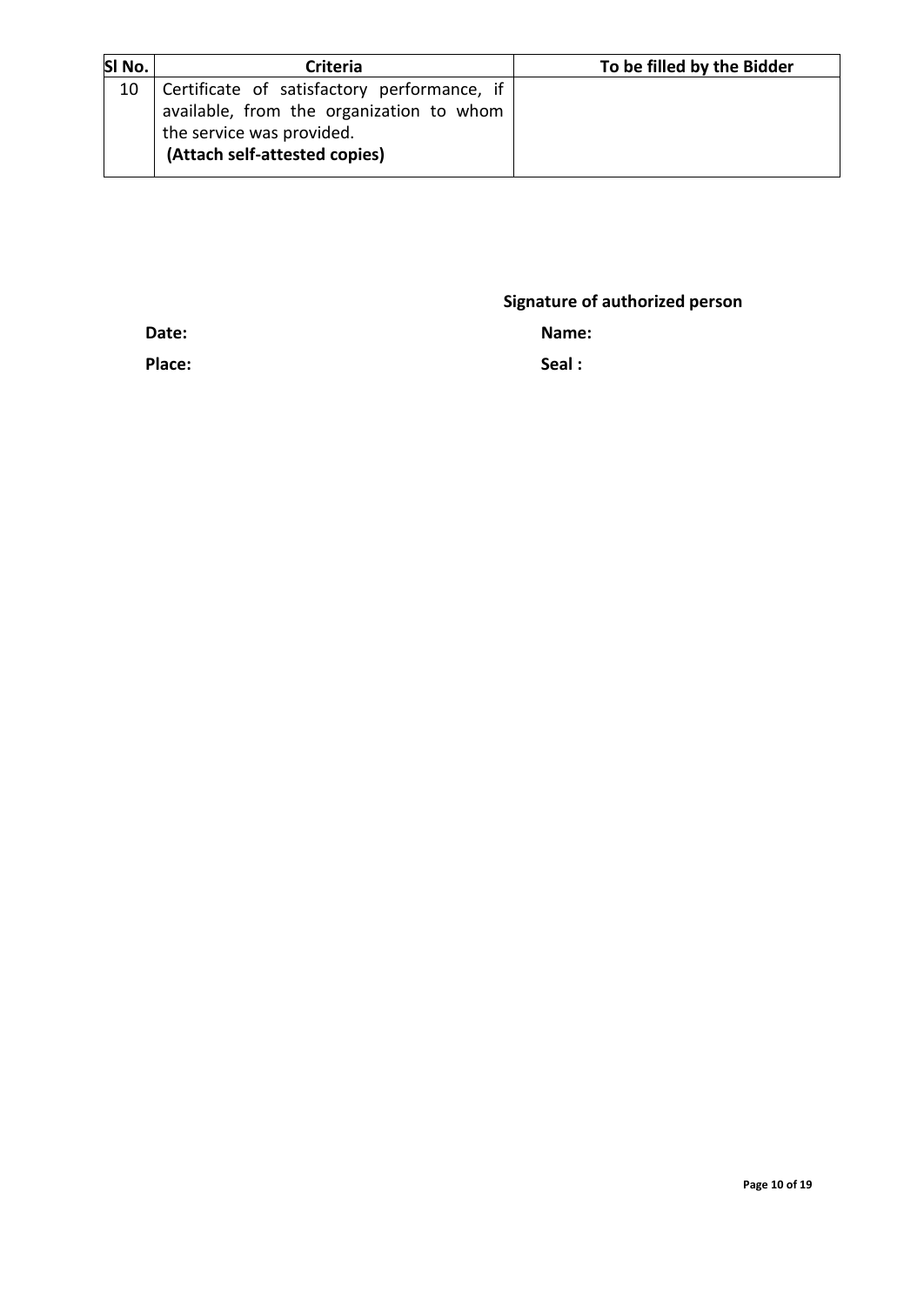# **Declaration**

- 1. I contract the son of the son of the son of the daughter of the son of the son of the son of the son of the son of the son of the son of the son of the son of the son of the son of the son of the son of the son of the s \_\_\_\_\_\_\_\_\_\_\_\_\_\_\_\_\_\_\_\_\_\_\_\_\_\_\_ Proprietor/Director/authorized signatory of the Agency mentioned above, am competent to sign this declaration and execute this Tender document;
- **2.** I have carefully read and understood all the terms and conditions of the tender and undertake to abide by them;
- **3.** The information/documents furnished along with the above application are true and authentic to the best of my knowledge and belief. I / we, am / are well aware of the fact that furnishing of any false information / fabricated document would lead to rejection of my tender at any stage besides liabilities towards prosecution under appropriate law.

**Signature of authorized person**

**Date: Full Name:** 

**Place:**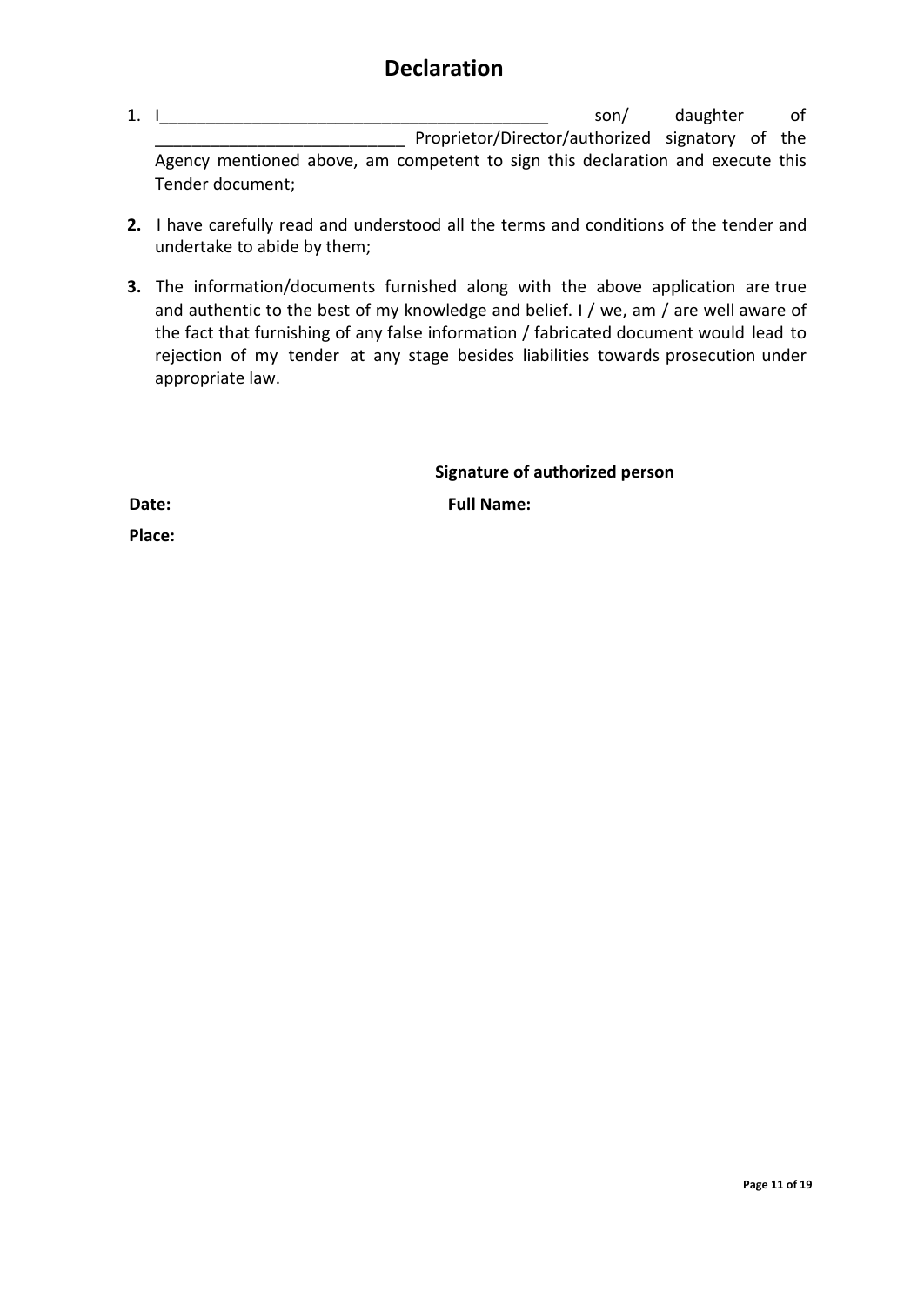## **E. PROFORMA FOR FINANCIAL BID**

#### **SCHEDULE A: Daily Option**:

Rate (all inclusive including all taxes and levies except service tax & parking charges) for Taxis as indicated below:

|            |                                       | A                                                             | B                                           |                                                |
|------------|---------------------------------------|---------------------------------------------------------------|---------------------------------------------|------------------------------------------------|
| SI.<br>No. | <b>Make</b>                           | Rate for full day<br>$(12$ hrs and 80<br>Kms)<br>(Rs per day) | Extra per Km<br>Beyond 80 Km<br>(Rs per Km) | Extra per hour<br>beyond 12 Hrs<br>(Rs per hr) |
| 1.         | Maruti Van or Similar                 |                                                               |                                             |                                                |
| 2.         | Indica, Wagon R,<br>Santro or similar |                                                               |                                             |                                                |
| 3.         | Swift Dzire, Indigo<br>or similar     |                                                               |                                             |                                                |
| 4.         | SX 4, Honda City or similar           |                                                               |                                             |                                                |

#### **SCHEDULE B: Monthly option:**

Rates (all inclusive including all taxes and levies except service tax & parking charges) of taxis on monthly basis:

|     |                       | А                        | B              |                |
|-----|-----------------------|--------------------------|----------------|----------------|
| SI. | <b>Make</b>           | 2500 kms and 25 days per | Extra per KM   | Extra per hour |
| No  |                       | month and Upto 300 hrs   | beyond 2500 KM | beyond 300 hrs |
|     |                       | (In Rs per month)        | (Rs per KM)    | (Rs per hr)    |
|     | Maruti Van or Similar |                          |                |                |
| 1.  |                       |                          |                |                |
|     | Indica, Wagon R,      |                          |                |                |
| 2.  | Santro or similar     |                          |                |                |
| 3.  | SX 4, Honda City      |                          |                |                |
|     | or similar            |                          |                |                |

Note:

1. Extra hour/day/km in monthly option (schedule B) will be compensated as follows: 1.1 Extra for days exceeding 25 days use will be as follow (with duty upto 12hours): Rs Per day= Column A/25.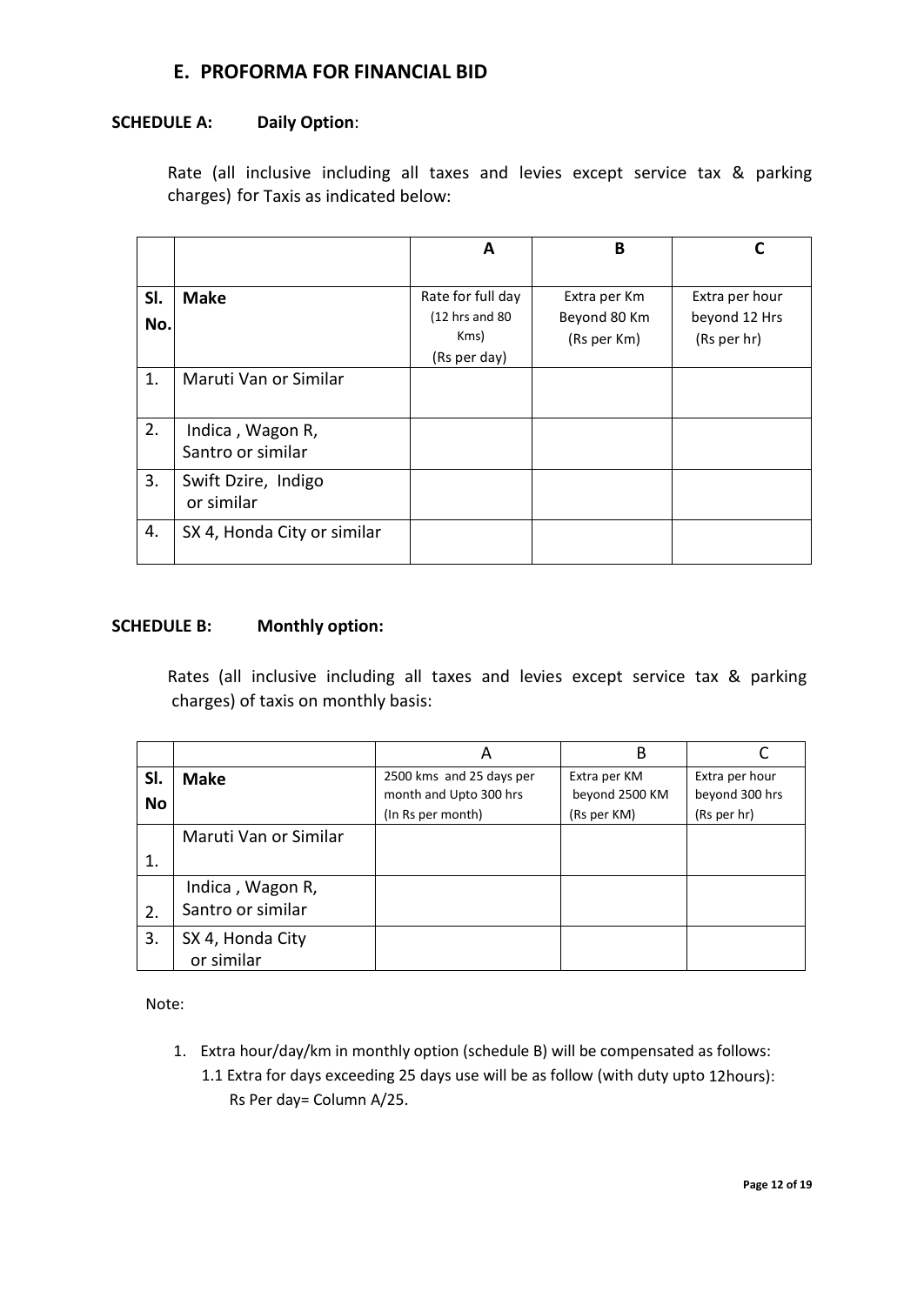- 1.2 The payment for extra KM beyond 2500 KM and extra hour beyond 300 hrs will be based on the average of all the quoted rates of valid tenderers against these items (Refer Schedule B of Monthly Option, Column B and Column C). This will be the basis of reimbursement if the quoted rate of the lowest tenderer is higher than the average quoted rate. In case the quoted rate of L1 tender is lower than reimbursemnet will be made on the quoted rate. The same concept will be applicable for Daily option in schedule A above.
- 2. Compensation/recovery clause on account of variation in fuel prices: To take care of price variation in fuel (diesel/petrol/CNG) the price compensation/recovery will be as per following formula: % compensation/recovery=1/2\*(F1/F0-1)\*100
	- Where F1 is the minimum price of petrol/diesel/CNG cost during the month to which the bill will relate.
	- F0 is petrol/diesel/CNG cost as on the Tender opening date
	- -/+ indicates recovery and compensation respectively.
	- % compensation/recovery will be on the accepted rate for various category of vehicles indicated in Schedule A & B and item 1.2 of Schedule B.
	- The rate payable for extra KM (beyond 1500 KM) will be adjusted based on the %age compensation/recovery as indicated above.

**Signature of Tenderer: (with stamps of the firm)**

Name of Authorized Signatory \_\_\_\_\_\_

Seal: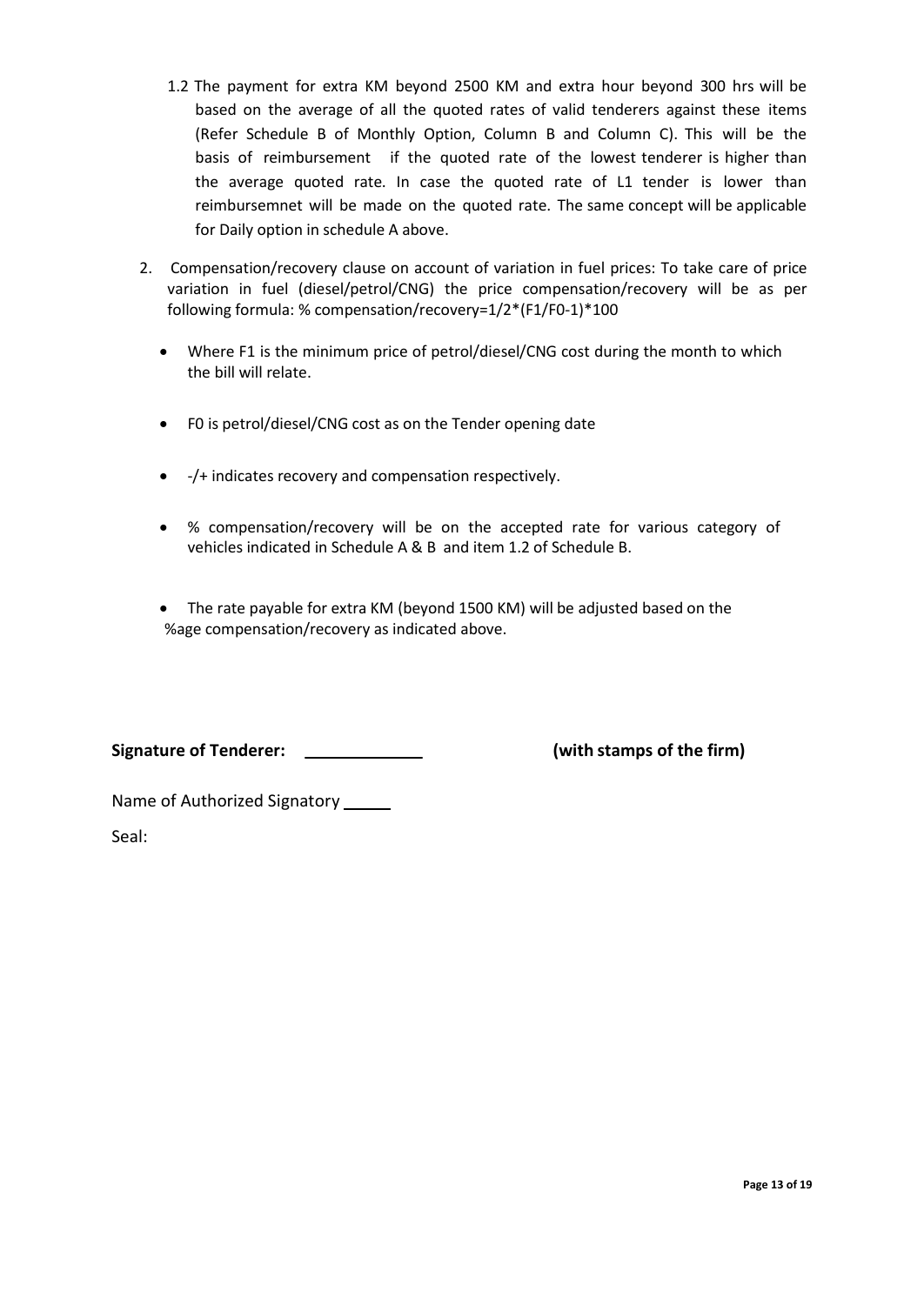### **F. TERMS AND CONDITIONS**

### **General**

- 1. The contract will be initially for a period of one year and is likely to commence from the date of signing of the agreement . The contract may be extended for a further period of one year on the same rates, terms and conditions depending upon the requirement of RO, DELHI. Any further extension (beyond 2 Years) can be considered on mutually agreed terms and condition. The RO, DELHI, however, reserves the right to terminate/curtail the contract at any time after giving one week's notice without assigning any reason.
- 2. Taxis to be provided by the Contractor should be in perfectly sound running condition and suitable for use by Senior Officers. The colour of the vehicle should preferably be white/Silver.
- 3. Taxies supplied should not be more than 3 years old as on date of contract. The firm should specify the numbers of such vehicles enclosing copies of their RC. The successful firm should ensure that only such taxis are deputed in this office. Firms should also give an undertaking for providing Vehicle within 15 days by purchasing New Vehicles if not available in adequate number at the time of quoting the tender.
- 4. The approximate requirement of vehicles on monthly basis will be 4 with a variation of ± 50%. The segment wise approximate number is indicated below:

| <b>Make</b>                        | Requirement   |
|------------------------------------|---------------|
| Maruti Van or Similar              | On need basis |
| Indica, Wagon R, Santro or similar |               |
| Swift Dzire, Indigo or similar     | On need basis |
| SX 4, Honda City or similar        |               |

- 5. The vehicles should have "comprehensively insurance".
- 6. The vehicles will have to be fitted /provided with the following additional accessories/utilities.
	- 1. Clean seat covers
	- 2. Quality radio music system
	- 3. Reading lamp
	- 4. Tissue paper box
	- 5. Car perfume
	- 6. Mobile charger
	- 7. Seat Belts (Front Rear)
	- 8. Umbrella during Monsoon
	- 9. First Aid Box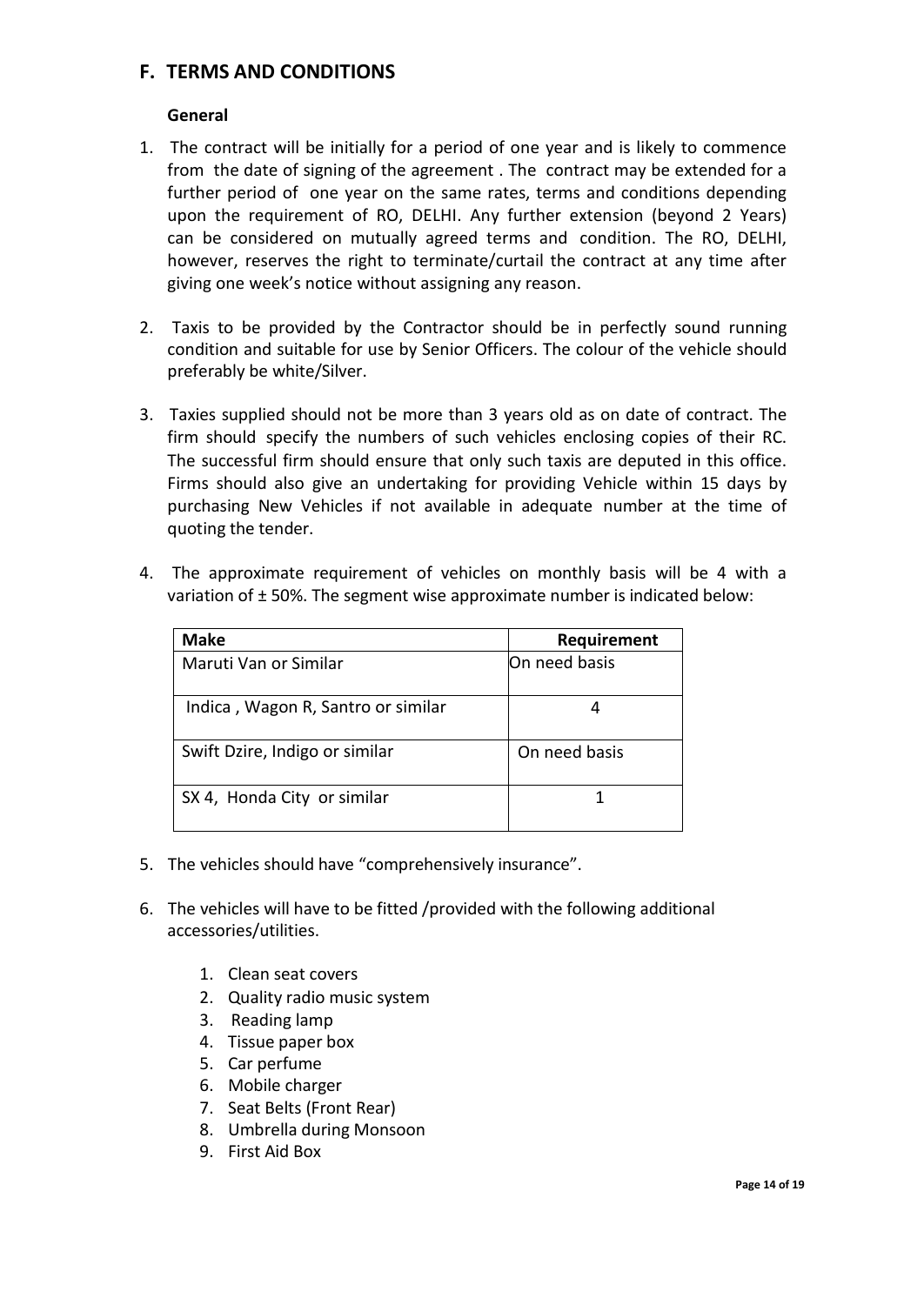- 7. Firms should have sufficient numbers of drivers with valid driving license having experience of driving in Jharkhand, Bihar and West Bengal.
- 8. Only such Taxi Operators may apply whose Taxis have been duly authorized by the RTO concerned for use as public transport and who have telephone connections available at their Premises/Garage/Stands from where such taxis are to be operated and can be requisitioned by the RO Delhi.
- 9. The firm should ensure that the drivers employed hold valid driving license, are well trained, well behaved, reasonably educated, conversant with traffic rules/regulations and city roads/routes as well as security instructions.
- 10. Each driver employed by the firm must have a cell-phone duly activated.
- 11. Each driver should wear uniform as prescribed by RO Delhi while on duty.
- 12. No mileage will be allowed for lunch/tea of the driver. Driver should carry his lunch.
- 13. A list of drivers who would be deployed on duty along with their valid driving license nos. and bio-data, has to be provided to the RO, Delhi at the time of contract signing. No driver should be changed unless the officer to whom the driver reports is apprised.
- 14. Declaration from the transporter on their letter-head stating that the drivers provided are of Good Character, vetted by police for security, have valid driving license and are aware of the roads of Jharkhand will be provided to the RO, Delhi
- 15. The firm should have an adequate number of telephones for contact round the clock and these may be conveyed to this office.
- 16. The firm should have a provision to take bookings 24 x 7.
- 17. The firm should be experienced in providing fleets for events, delegations, meetings and conferences etc.
- 18. "Full Day" would imply a run of the Taxi upto 50 kilometers and 12 hours duration.
- 19. Full month would imply 1500 kms and 25 days upto 300 hours.
- 20. Rates once finalized will be fixed at least for a period of one year and used as base rate in case of upward/downward change in rates in fuel prices.
- 21. Any complaint from the users regarding poor upkeep, maintenance, non availability of above accessories or any misbehavior of the driver would attract a cut from the bill for that day(s) on pro rata basis  $\omega$  25% in the first instance, 50% in the second instance and removal of driver and/or vehicle from the fleet on the third instance either from per day rate or on pro rata basis.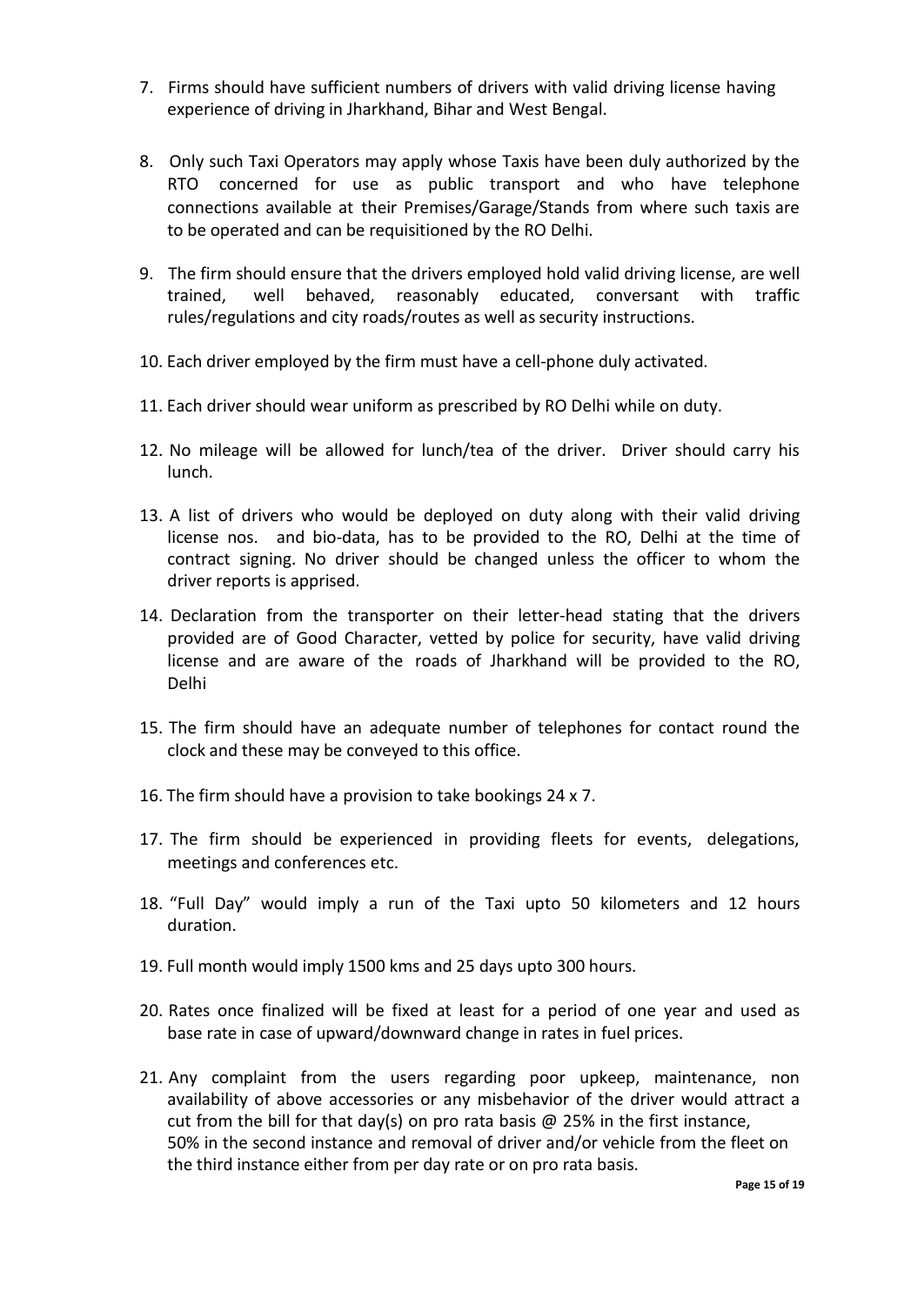- 22. Any overtime arising due to breakdown of vehicle supplied by Agency shall be on his account and shall not be charged to RO, DELHI.
- 23. A daily record indicating time and mileage for each vehicle shall be maintained by the driver in a log book in a format as per govt. instructions and the log book shall be submitted to the concerned officer in RO, DELHI regularly for scrutiny.
- 24. A vehicle will be allowed for booking only in condition when the Milo meter is sealed. If during the running of the vehicle it is found that the Milo meter is unsealed then forfeiture of hiring charges and a penalty as fixed by RO, DELHI will be imposed.
- **25. The time and mileage shall be taken into account from the reporting time at the appointed place within Delhi Municipal limit (both at the time of reporting and closing). There will be no dead mileage. In other words to and fro journeys from the taxi stand to the reporting place and releasing place to taxi stand will not be counted for computing the mileage or time.**
- 26. Vehicles under daily option will be hired as per administrative need of the Authority.
- 27. Once the hiring of vehicles commences from a particular agency/firm, the vehicles and drivers should not be changed unless so requested for by the RO, DELHI. The vehicle must be available at any time of days as desired by the RO, DELHI.
- 28. In case of breakdown of any vehicle during official duty, it shall be the responsibility of the firm to provide a substitute vehicle which is of similar make as replacement immediately.
- 29. The liability of the RO, DELHI will be limited to the hiring charges agreed in the contract.
- 30. No additional terms & conditions over and above the conditions stipulated above shall be entertained by RO, DELHI.
- 31. Actual parking charges will be payable along with the monthly bills, only upon submission of the parking, bills.
- 32. The agency will be responsible for compliance of all statutory provisions related to minimum Wages, etc. in respect of the drivers deployed by it. The tendering agency will be fully responsible for payment of wages and other dues and compliance of all labour laws, welfare schemes applicable to the drivers deployed by them in this Office.
- 33. While the Ro, Delhi has a regular requirement for hiring taxis, it shall have the right not to utilize the services at all at any time for any period without giving any notice. The office will also reserve the right to hire taxis from any other provider of such services even during the period of contract.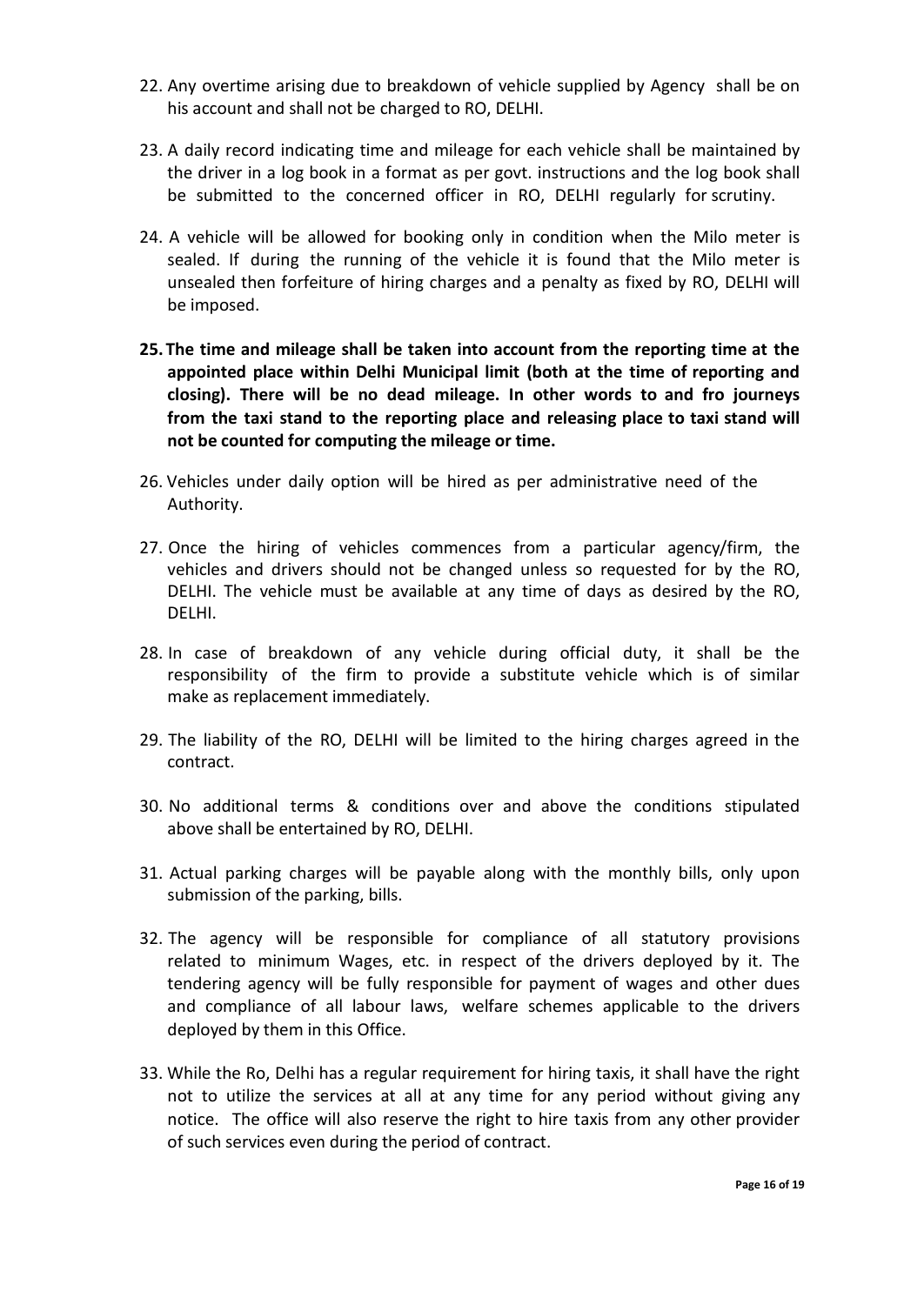- 34. For all purposes of the contract including arbitration there under, the address of the contractor mentioned in the tender shall be final unless the contractor notifies a change of address by a separate letter sent by registered post with acknowledgement due to the Office of the unique Identification Authority of India. The contractor shall be solely responsible for the consequences of any omission or error to notify change of address in the aforesaid manner.
- 35. In case of breach of any of terms and conditions mentioned above, the Competent Authority will have the right to cancel the work order without assigning any reason thereof, and nothing will be payable by this Authority in that event and the Security Deposit in the form of Performance Bank Guarantee shall be encashed.
- 36. The Bank Guarantee can be forfeited by order of the Competent Authority of the RO, Delhi in the event of any breach or negligence or non-observance of any terms/conditions of contract or for unsatisfactory performance or for nonacceptance of the work order. On expiry of the contract, such portion of the said Bank Guarantee as may be considered by the RO, Delhi as sufficient to cover any incorrect or excess payments made on the bills to the firm, shall be retained until the final audit report on the account of firm's bill has been received and examined.
- 37. Parking charges at Government parking place and toll charges, if any, to be borne by the contractor which will be paid by RO Delhi at actual on submission of receipt duly endorsed by the officer along with the monthly bill of particular vehicle.
- 38. Service Tax/VAT should clearly indicated.
- 39. Risk & Cost : In case of failure of the contract to perform the contract satisfactorily, the same will be cancelled and fresh contract will be concluded at the risk and cost of the default contractor in addition to forfeiture of Security deposit.
- 40. The Vehicle should be used for maintenance on holidays and no other commercial use of vehicles should be allowed as these vehicles are fitted with name plate/painted with Govt. of India tag. Further Vehicle pass stickers are also affixed. Therefore unauthorized use should be prohibited.
- 41. Arbitration ; All disputes & difference arising out or in any way touching or concerning agreement ( except for which specific provision has been made therein) shall be referred to sole arbitrator to be appointed by Director General UIDAI, Hdqrs, Government of India. The arbitrator so appointed shall be a Government Servant who had no dealt with matters to which this agreement relates and in course of his duties had not expressed views on all or any of the matter in disputes or differences. The Arbitral award of the sole arbitrator shall be final and binding on the parties. The venue of the arbitration shall be UIDAI Regional office Delhi.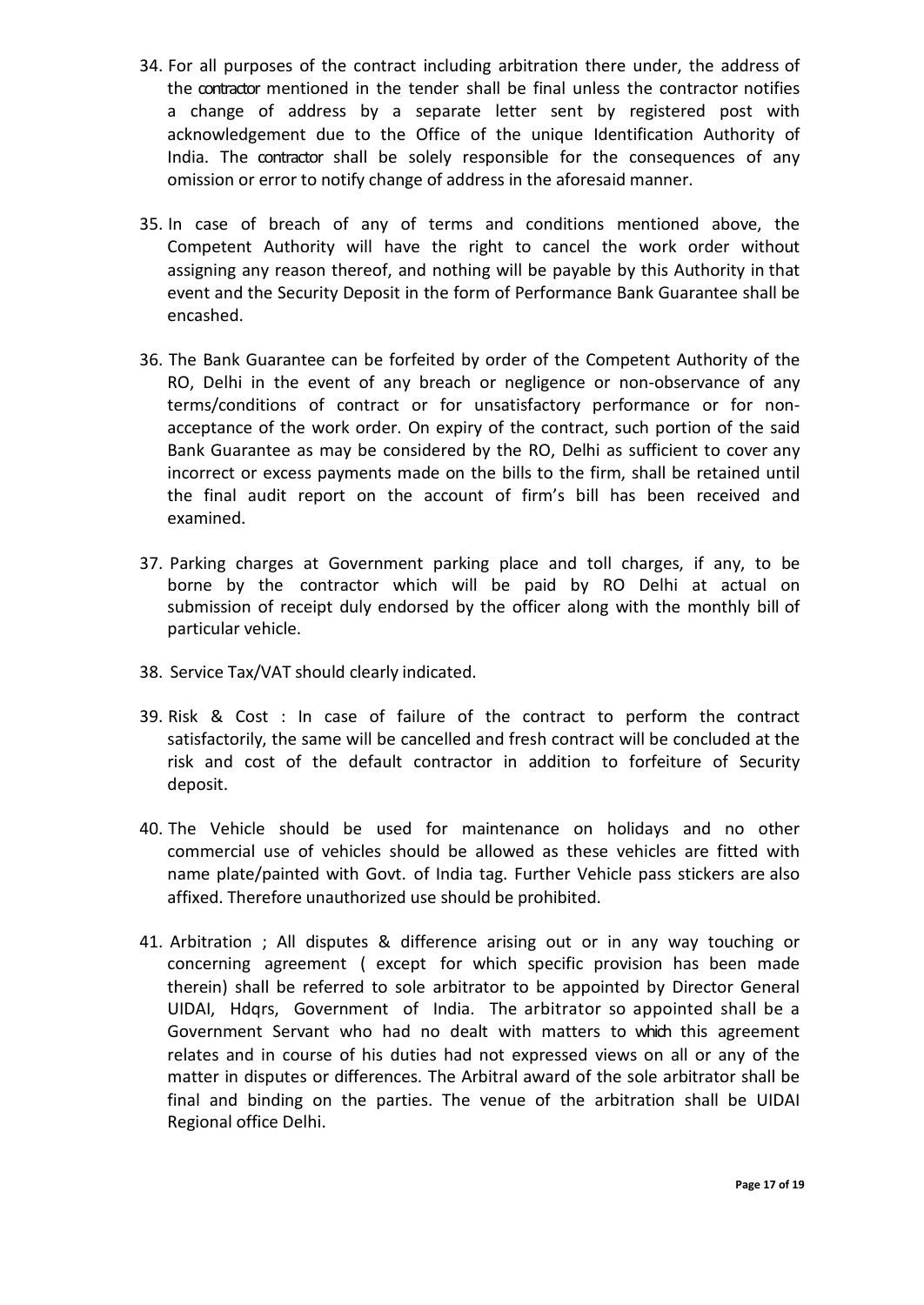### **PENALTIES for Unsatisfactory Performance during the Contract Period**.

#### **Failure of Supply the Vehicle as per requirements**

|     | (a) In case of non-reporting of taxies, cost of alternative arrangement made will be<br>recovered from the contractor and in addition a penalty of Rs. 200/- will also be<br>imposed. |                       |  |
|-----|---------------------------------------------------------------------------------------------------------------------------------------------------------------------------------------|-----------------------|--|
| (b) | Non-reporting/Late reporting more than                                                                                                                                                |                       |  |
|     | 15 minutes of vehicle                                                                                                                                                                 | Rs 200/Per occasion   |  |
| (c) | Vehicles not as per the specified parameters :                                                                                                                                        | Rs 100/- per occasion |  |
| (d) | Driver's refusal to perform duty as                                                                                                                                                   |                       |  |
|     | Requirement due to shortage of fuel or                                                                                                                                                |                       |  |
|     | Any other reasons                                                                                                                                                                     | Rs 200/- Per occasion |  |
| (e) | Penalties of Traffic Police/others                                                                                                                                                    | To be borne by the    |  |
|     |                                                                                                                                                                                       | Contractor            |  |

### **Terms of payment:**

- 1. No payment shall be made in advance nor any loan from any bank or financial institution recommended on the basis of the order of award of work.
- 2. The contractor shall submit the bill at each stage/in the first week of following month in respect of previous month (in case of monthly payments) for sanction of the amount of bill and passing the bill for payment.
- 3. All payments shall be made by ECS/ cheque only.
- 4. Ro Delhi shall be at liberty to withhold any of the payments in full or in part subject to recovery of penalties mentioned in preceding para.
- 5. The term 'payment' mentioned in this para includes all types of payment due to the contractor arising on account of this contract excluding Earnest Money and Security Deposit governed by the separate clauses of the contract.
- 6. Wherever applicable all payments will be made as per schedule of payments to be decided in the agreement.
- 7. TDS as applicable will be recovered from the bill.